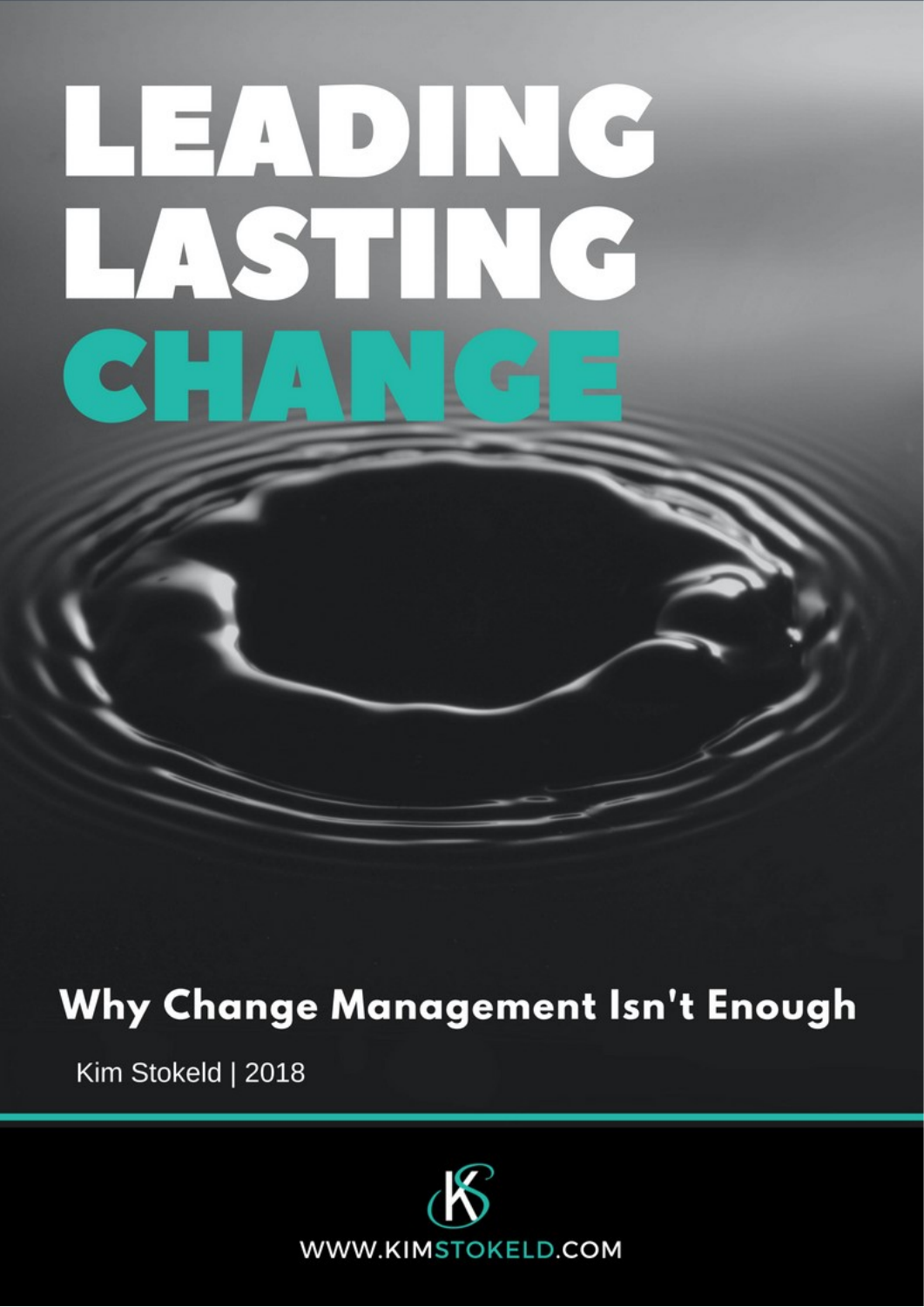# Executive Summary

Change initiatives and reforms are now an accepted part of organisational life and the drivers behind change are varied. The ability for an organisation to successfully implement change quickly is dependent on several factors, and failure for change to last is an expensive problem with widespread ramifications that impact more than just the organisation. While change management is an important aspect of successful change initiatives, change leadership is a critical element of change that is totally misunderstood and because of this, is a major cause of change failure.

Change leadership is not change management, and the two must both be performed well for change to be successfully implemented in an organisation. This paper discusses the impacts and causes of change failure and how organisations can increase the potential for lasting change with any change initiative by understanding and focusing on change leadership.

## **Introduction**

Change management is now a common buzz phrase in business. We exist in an environment where reform and change, driven by economic, policy, market, compliance and other reasons, are constantly on the radar. These change initiatives have a major impact on an organisation, its employees and its stakeholders and the cost is significant. While successful change is an imperative due to the cost of failure, extensive research and data (Schooley, 2011) shows that 60-70% of change movements fail.

# Change Failure – the Cost

The costs to an organisation of a change initiative failing is substantial – and these costs extend far beyond financial costs and are overlooked as they aren't immediately quantifiable.

- **FINANCIAL** engagement of change agents, project delays, resource and infrastructure changes, potential overtime costs of employees and offsite workshops/events are all additional costs to an organisation. This issue is exacerbated when we consider how change activities can also result in an interim reduction in turnover due to reduced operational and employee performance/production levels. All of these factors are also negative impacts on organisational sustainability. For some organisations undergoing reform due to the need to meet compliance requirements, failure can also lead to loss of external funding which can be detrimental to the operational budget.
- **EMPLOYEE** change has a massive impact on the wellbeing and job satisfaction of an employee. Issues that can arise are varied and can include a rise in stress/sick leave, psychological repercussion of reduced performance, issues around job security and an overall decline and stagnation in workplace culture.
- **CUSTOMERS** as the main focus of any organisation, customers receive firsthand the impacts of any failure of a change initiative. Reduced employee performance, touchpoint inadequacies and process changes reduce the overall experience and product/service performance for the customer. These impacts can not only have far-reaching and unexpected results, but depending on the industry and service/product type, they can also result in injury, illness or at worse, tragedy. These can impact an organisation through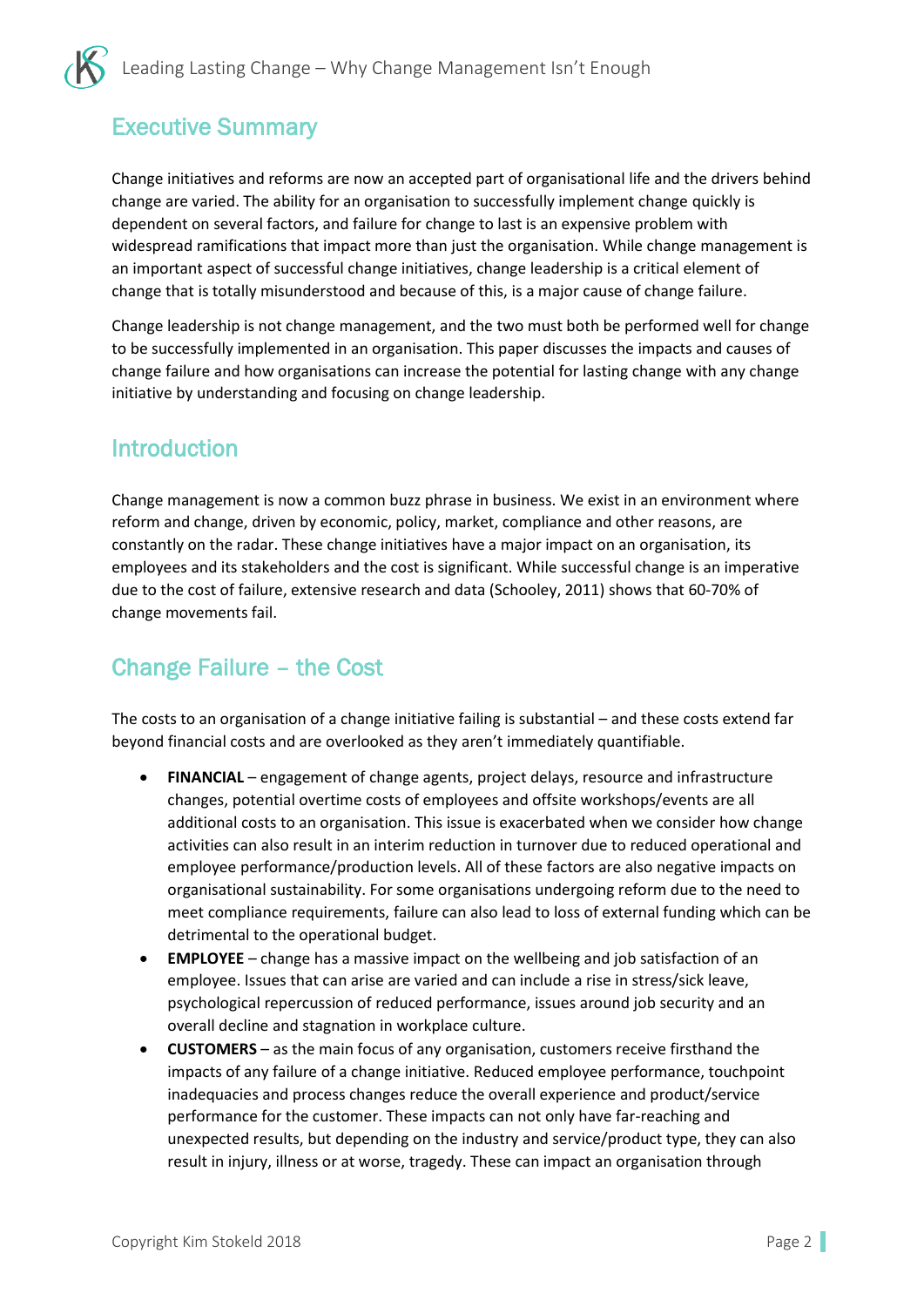potential legal action, refund on products/services, loss of goodwill and reduced customer retention and reputation due to bad publicity.

• **COMMUNITY** – the ripple effect from customers and employees can impact on an organisation's community. Increased costs/reduced profits can also impact legacy initiatives where funding maybe reduced or stopped.

# Why Does Change Fail?

We can classify change failure in three different ways:

- **FAILURE TO LAUNCH** the initiative has stalled or collapsed partway through the process due to loss of momentum and/or poor planning;
- **FAILURE TO THRIVE** change outcomes haven't embedded, and the organisation returns to its former state;
- **FAILURE TO WORK** some or all practical applications of the change outcomes were not effective, efficient or pragmatic

The reasons behind a change initiative's failure are as complex as they are simple. Organisations put a great deal of focus and energy into change management which provides the framework to guide change and minimise organisational impact. While change management provides the controls by way of a plan and the tools for change, it doesn't address the one element that can't be controlled. People and their emotions.

### Emotional State

People and the emotional state are key to the success or failure of a change initiative. The emotional state of individuals, teams and most importantly, leaders must be positive toward change for that change to not only last, but for that change to be done right.

If we examine the behaviours that follow specific emotional states, we can see the connection between positive state and the success of change:

| <b>State</b>    | <b>Behaviours &amp; Feelings</b> |
|-----------------|----------------------------------|
| <b>Negative</b> | Disinterested<br>$\bullet$       |
|                 | Resistant<br>$\bullet$           |
|                 | Apathetic<br>$\bullet$           |
|                 | Scepticism/Cynicism<br>$\bullet$ |
|                 | Fearful<br>$\bullet$             |
| <b>Positive</b> | Engaged<br>$\bullet$             |
|                 | Passionate<br>$\bullet$          |
|                 | Contributing<br>$\bullet$        |
|                 | Energetic<br>$\bullet$           |
|                 | Conviction<br>$\bullet$          |

If we place these feelings and behaviours into a change scenario, we might encounter employees (and leaders):

- Who are distrustful or fearful of the impact the change will have on them;
- Sceptical and/or cynical that the current change initiative will succeed after experiencing a history of negative experiences from past change initiatives;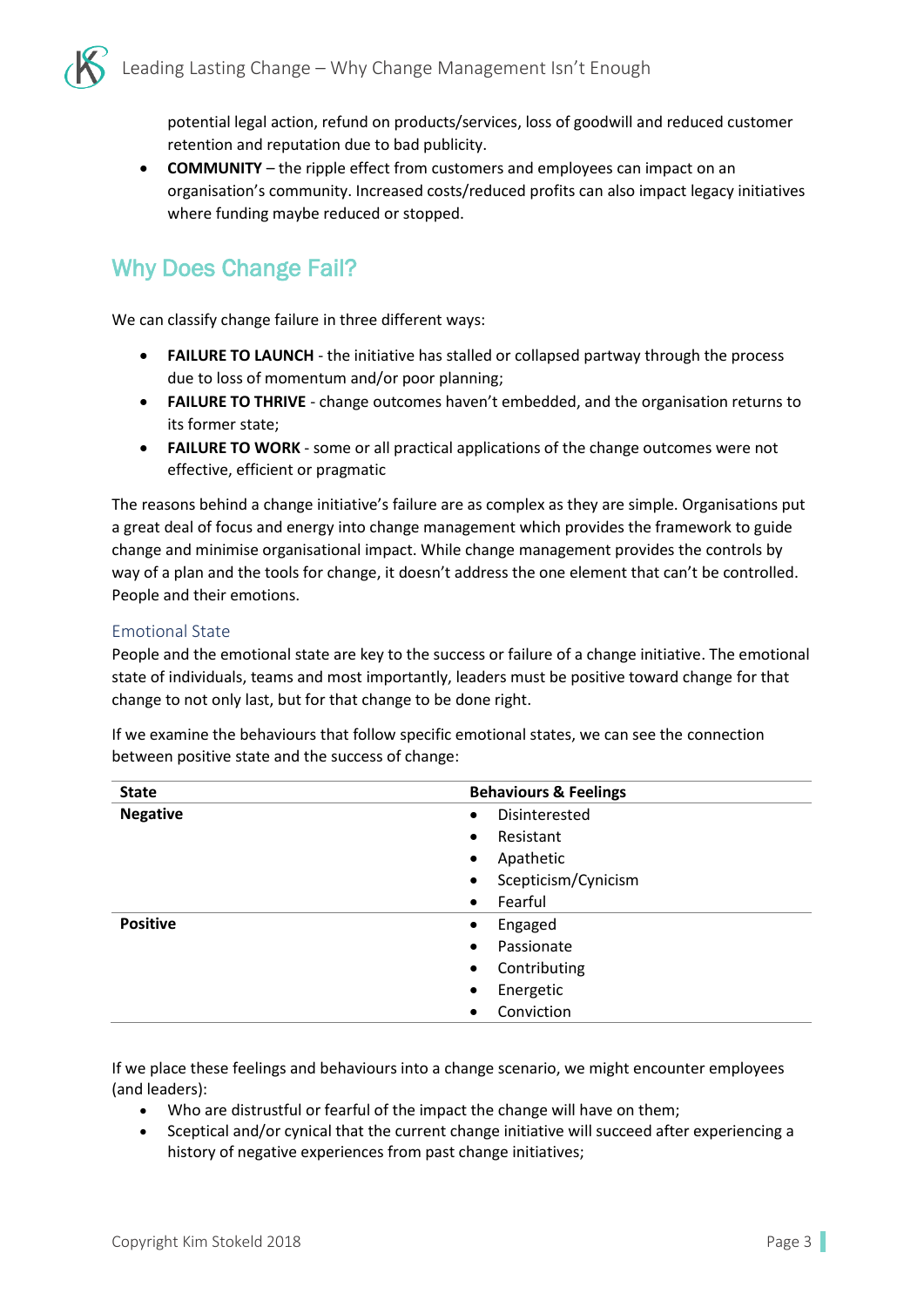- Frustrated or overwhelmed due to a belief that it simply is a waste of precious time that is already overburdened;
- Disinterested as there is little or no understanding of how the change would be of benefit to them, their area of the organisation, or even the organisation as a whole;
- Apathetic as they feel disconnected from and/or have little ownership of activities that impact their part of the organisation.

In this context, we have discussed emotional state at an individual level, however the power of the 'emotional contagion' effect is one that individual state essentially transmits through team, culture and the organisation whether it is positive or negative (Langley, 2013).



Given that people's initial reactions to change initiatives typically carry negativity, it is easy to see why any form of success is potentially sabotaged before a change movement has even commenced. This negative state becomes a contagion which transmits through the organisation and poisons the positive intention behind the change.

### Leadership State

A commonly unrecognised problem is the inability of a leader to recognise and alter their own emotional state toward change. A highly skilled manager who is expected to lead change through their area while being in a negative state that could include resentment, fear, apathy or disinterest, cannot lead a team through change without the emotional contagion effect unless they possess the skills that allow them to self-reflect and recognise their own response to what is happening in the organisation and how they perceive this as impacting them.

### Done Right

Another factor to consider is how 'right' change has been undertaken. While change initiatives have the right intention and change managers have the expertise to develop complex change management plans, this 'change layer' is positioned well above the frontline of an organisation where the 'real work' occurs.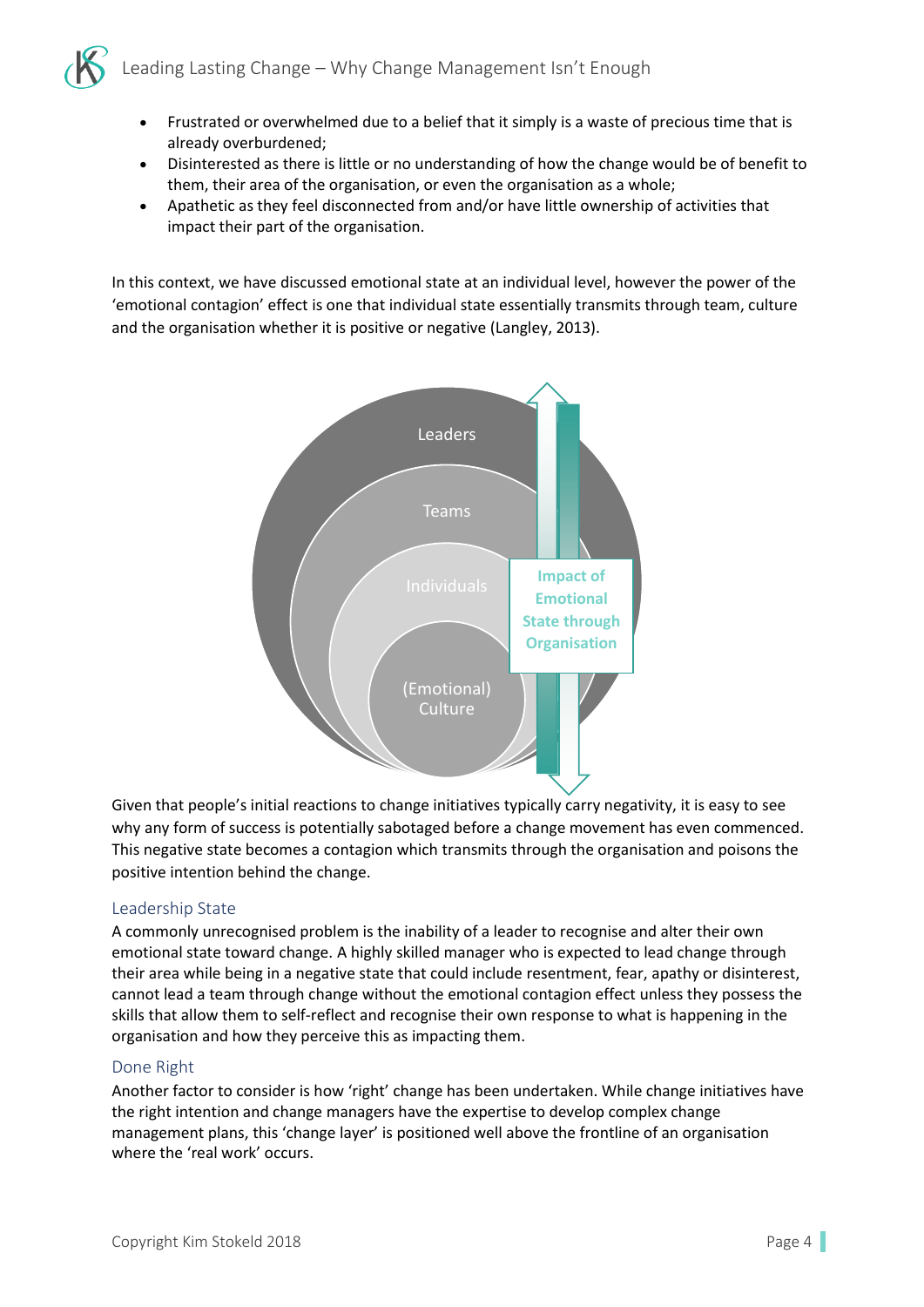Whilst communication strategies would attempt to inform employees and various tools would be deployed to engage dialogue, the responsibility of ensuring employees contribute to change initiatives lies squarely on the shoulders of managers and supervisors down the line.

The assumption that managers and supervisors possess the change leadership skills to understand not only the importance of, but how to include their staff in the practical manner of refining/redefining process changes is a dangerous one. While change must be driven from the top, 'change done right' is directed from the bottom. A whole-of-organisation approach is vital because without the contribution and valuable perspective from employees who are involved in a process and/or interacting with customers or customer touchpoints, there is a very real risk that change outcomes are not pragmatic (doesn't work in the real world) and ineffective.

### Silent Witness

Without contribution, not only is there a higher potential for change not 'done right', but also future initiatives and ongoing performance is sabotaged. Contribution to a cause empowers people – so when employees see that they are just a powerless, silent witness to how their environment is being shaped and defined around them, they feel disempowered, unvalued and insignificant. The ripple effect through 'emotional contagion' has a devastating impact on organisational and emotional culture.

# Agility – the Key to Organisational Sustainability

Organisations can no longer afford to be static. Shifts and trends change, and to stay in the game, an organisation must be agile and able to quickly respond to and benefit from market changes, influences, competition, demands, etc.

> *IT'S CRITICAL TO BE AGILE AND QUICKLY RESPOND TO CHANGE AND ACTUALLY BENEFIT FROM CHANGE. AGHINA & DE SMET, MCKINSEY & CO.*

The sustainability of an organisation hinges on it's agility to respond to change as it happens, or even before it happens. A less agile organisation gets pushed aside by competitors who are more agile. An organisation that spends too much time and money trying to change or failing to change, is an organisation is one that is unhealthy, but also potentially dying.

At the end of the day – an agile organisation is a sustainable organisation.

# The Solution – Leading Lasting Change

The single biggest cause of change initiatives not having a lasting effect comes down to people. And the solution? People.

People need to be part of change – they need to have conviction of the cause so that they are invested and engaged, and they need to be empowered to contribute to the cause so that they have ownership of the outcomes, but also so that outcomes are right for the organisation and its people (employees, customers and stakeholders).

This is where change leadership enters the picture. Change leadership brings this all together – it is the skill of driving change by influencing and bringing people together to have conviction in a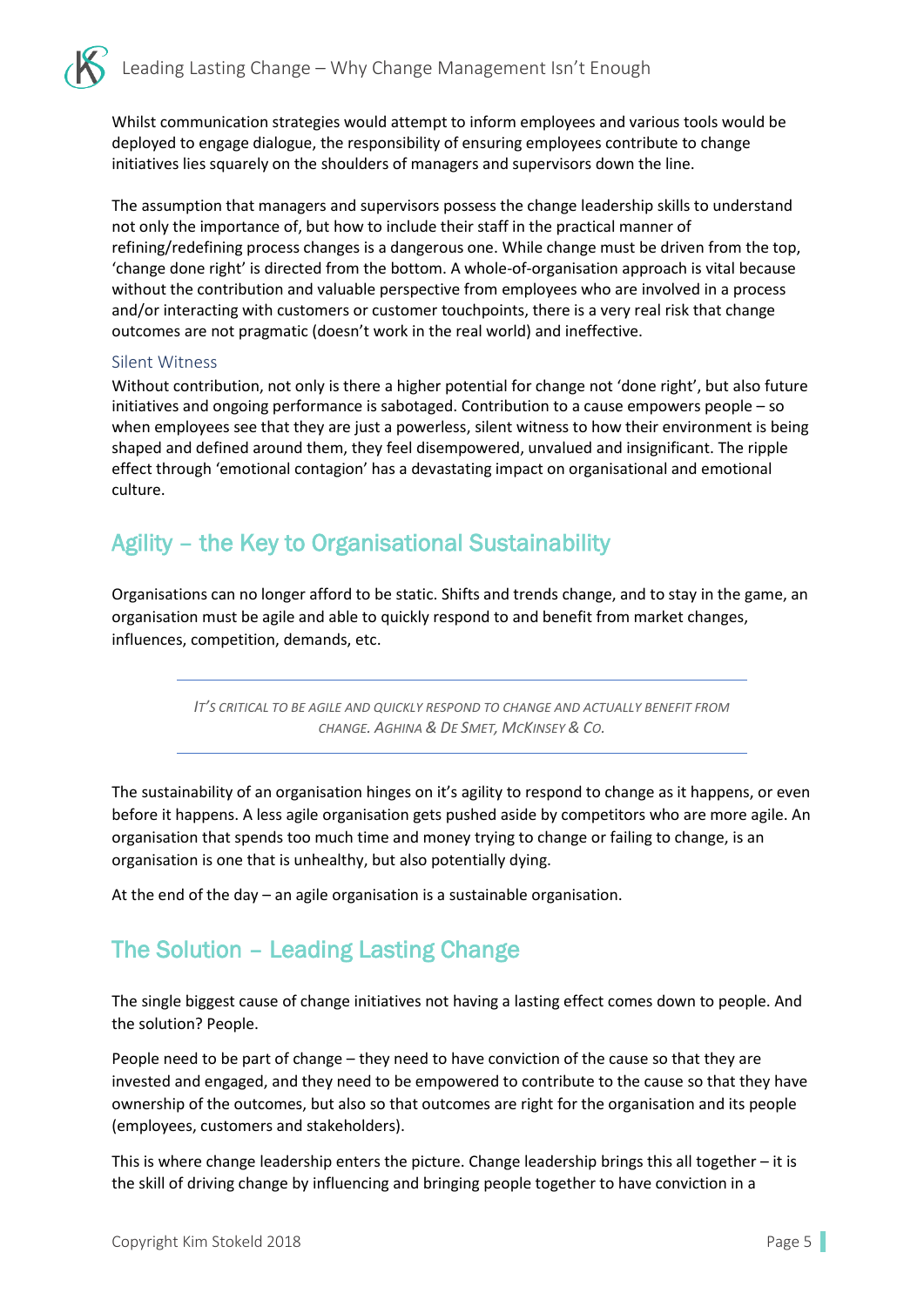

common cause, and inspiring and empowering people to contribute to ensure the best possible outcome.

Change leadership is a very misunderstood concept. There is perception that managing is the same as leading – and that someone who has acquired management skills must also therefore have leadership skills. Unfortunately, this is not the case – they are two totally different skillsets that provide different outcomes.

### Change Leadership is not Change Management

'Change Leadership' is a pivotal role within any change initiative – and a critical one for organisations who have a history of reform/change failure. Unfortunately, the importance of change leadership is either not recognised or it is assumed that Managers and Executives already hold these skills.

Change Leadership is very different to Change Management. Where Change Management provides the battle plan and the tools, Change Leadership drives, inspires and motivates people to pick up the equipment, get in the vehicles through the battle field to realise the ultimate vision.

### Change Leadership – Are Rare Skill

As we're already discussed, people are the critical factor on the success of any change initiative. More specifically – the emotional state of individuals and how this has impacted the emotional culture of an organisation.

Emotional state determines whether individuals engage or disengage, whether they contribute or ignore, whether they are apathetic or passionate, whether they commit or sabotage. Leaders who develop the capability to perceive their own and others' emotional state, and understand, manage and leverage them effectively are the leaders who achieve productive outcomes during stressful situations such as change (Lanley, 2013).

> *"CHANGE LEADERSHIP IS GOING TO BE THE BIG CHALLENGE IN THE FUTURE, AND THE FACT THAT ALMOST NOBODY IS VERY GOOD AT IT – WELL, IT'S OBVIOUSLY A BIG DEAL" JOHN KOTTER, CHIEF INNOVATION OFFICER, KOTTER INTERNATIONAL*

Change Leadership is a skill that can be taught. Regardless of whether it's an executive, manager, supervisor or a single employee without supervisory responsibility, change leadership is an essential factor to successful change in every part of an organisation. The frontline employee who is empowered by their supervisor to inspire and create change at a process level is just as much a leader as the CEO who is leading a huge vision.

Change leadership is best understood as the convergence of 3 elements: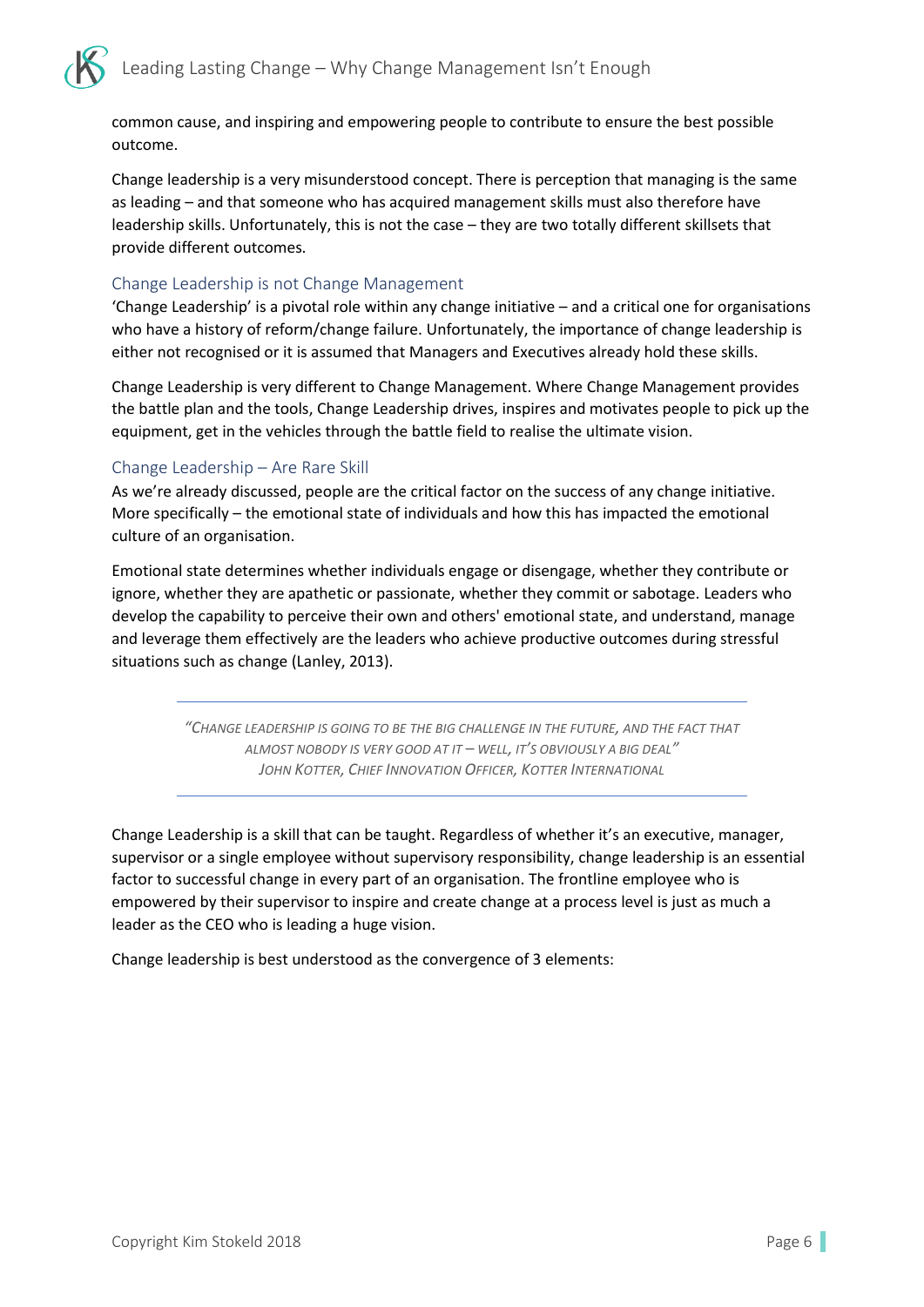Leading Lasting Change – Why Change Management Isn't Enough



These three elements are actions in themselves and are undertaken both individually and simultaneously. Change leadership as a process is an iterative one that must be applied at different levels.

### **1. SELF-LEADERSHIP**

The ability of a leader to effect change across an organisation depends on their ability to affect change within themselves (Carucci, 2018). By learning self-leadership, becoming self-aware and understanding how to transform their own emotional state, a leader is born.

### **2. TEAM-LEADERSHIP**

A leader learns how to bring people together to have conviction and belief in a cause, give them ownership and make them feel empowered to contribute in order to reach a state where change is right.

### **3. ORGANISATIONAL-LEADERSHIP**

The organisation as a living entity is lead through successful change using a whole-oforganisation approach that unites the collective to a cause that holds conviction and purpose, and where the culture embraces and embeds change that not only lasts but is continually improving.

### Change Leadership Is Learnt

So how is change leadership learnt? Change leadership is not learnt from managing change just as leadership is not learnt from managing. The reason why is because the focus is fundamentally different between leading and managing.

| <b>Managers</b> | <b>Leaders</b>   |
|-----------------|------------------|
| Count           | Create           |
| Control         | <b>Influence</b> |
| Work            | People           |

There also exists a school of thought that leaders are born and not made, but evidence shows that the best leaders learn to lead (Stephenson, 2004). This is also true for change leadership which adds the complexity of dealing with emotional state and the impact/requirement of a change cause.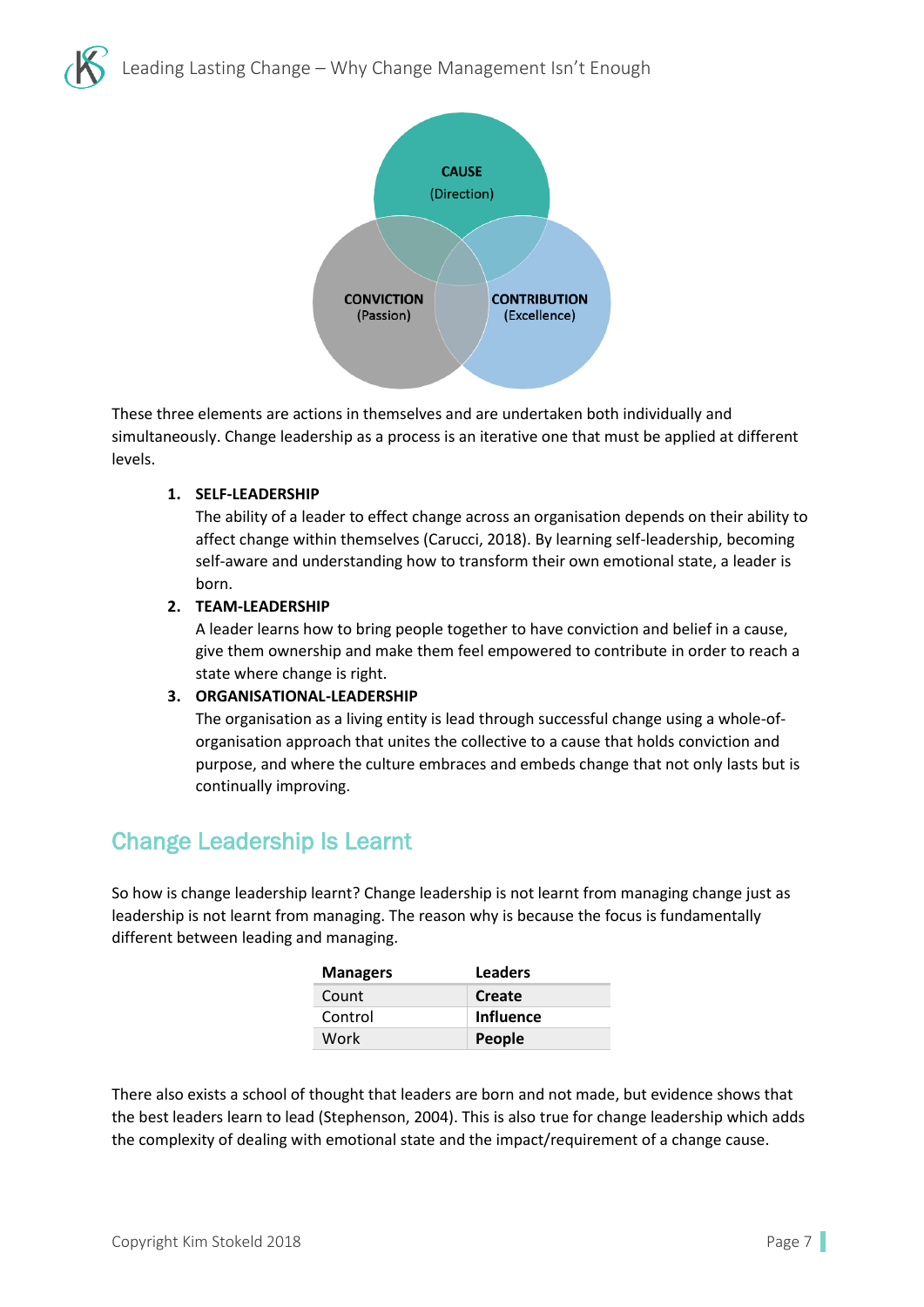Saying this, there are some qualities that must be possessed by a person to truly allow them to become a great (change) leader. As we have already discussed, leadership (and change leadership) is about leading self and leading others, and self-awareness and people awareness – and a potential leader must possess or want to possess these skills.

# Blueprint for Action

Change initiatives and reform are inevitable and your organisation's ability to successfully implement lasting change quickly and effectively is one that directly impacts not only the bottom line, but also your organisation's sustainability. An agile organisation is a thriving organisation and change leadership is a pivotal component of your organisation's ability to thrive.

Change is inevitable and required. Look at your own organisation and examine the current climate, performance and drivers. What change needs to occur right now? What reforms are pending or likely? What change initiatives have failed in the past despite the focus and energy spent on change management initiatives? Now examine the leadership aspect of your organisation. Are your executives, managers and supervisors able to lead and influence change? Are they change leaders?

Effective change leadership is fundamental and critical to lasting change, and dare we say, the sustainability of your organisation. Change leadership is a skill that can be taught and a good change leadership development program will not only provide a significant return on investment, it will also contribute towards a more sustainable organisation which is in fact the real currency.

Can your organisation lead lasting change?

# About the Author

Kim Stokeld is a gifted strategist and runs a thought leadership on human value. She works with businesses, organisations and individuals to increase performance and achieve sustainable, lifechanging results through a range of leadership, change leadership and organisational performance programs. Contact Kim to find out how she can help you or your organisation.

E: [me@kimstokeld.com](mailto:me@kimstokeld.com)

M: + 61 416 261 336

W: [www.kimstokeld.com](http://www.kimstokeld.com/)

# **References**

- 1. Kotter, John. "Change Management vs. Change Leadership What's the Difference?", *Forbes*, 12 Jul. 2011. Web[. https://www.forbes.com/sites/johnkotter/2011/07/12/change](https://www.forbes.com/sites/johnkotter/2011/07/12/change-management-vs-change-leadership-whats-the-difference/#6fbc7d24cc6b)[management-vs-change-leadership-whats-the-difference/#6fbc7d24cc6b](https://www.forbes.com/sites/johnkotter/2011/07/12/change-management-vs-change-leadership-whats-the-difference/#6fbc7d24cc6b)
- 2. Schooley, Claire. "Avoid the 70 % Failure Rate of Change Management Initiatives", *Forresters*, 31 Aug. 2011. Web. [https://go.forrester.com/blogs/11-08-31](https://go.forrester.com/blogs/11-08-31-avoid_the_70_failure_rate_of_change_management_initiatives/) [avoid\\_the\\_70\\_failure\\_rate\\_of\\_change\\_management\\_initiatives/](https://go.forrester.com/blogs/11-08-31-avoid_the_70_failure_rate_of_change_management_initiatives/)